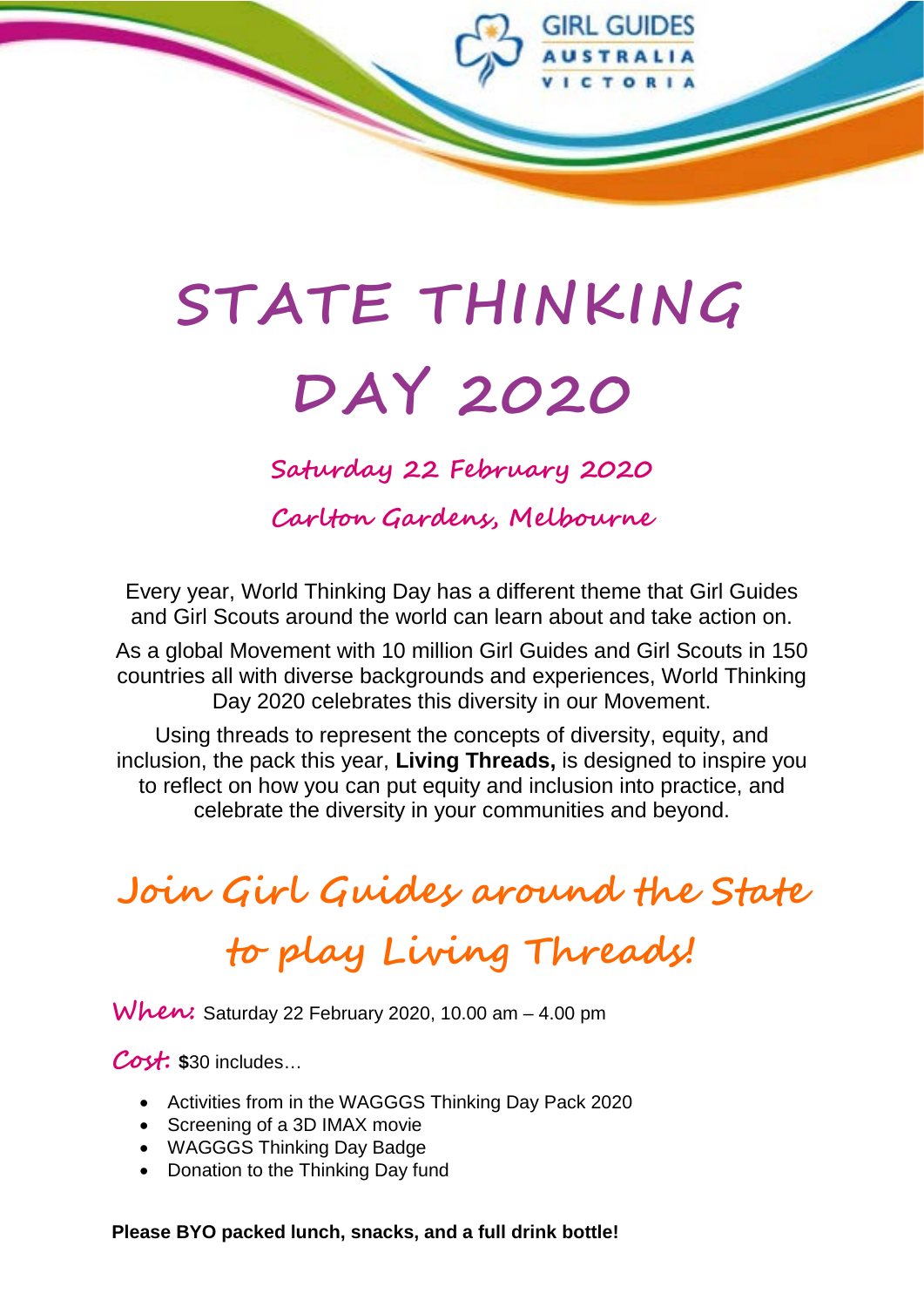Where: Carlton Gardens, on the lawn area north of the Museum (near the corner of Rathdowne St and Carlton St)



## **Registration details**

Event registration and payment is via the Girl Guides Victoria website.

Registrations for youth AND adult members close at 11:59 pm on Monday 10 February 2020, or sooner if the event reaches capacity. We highly recommend registering early for this event, as it may reach capacity early. No late registrations will be accepted.

#### **Any questions?**

Enquiries regarding registrations and payment: [support@guidesvic.org.au](mailto:support@guidesvic.org.au) Enquiries regarding event plans and health matters: [program@guidesvic.org.au](mailto:program@guidesvic.org.au)

# **Getting There**

#### **Public Transport**

Plan your trip using PTV's [Journey Planner!](http://ptv.vic.gov.au/)

- [Tram route 86](http://www.yarratrams.com.au/using-trams/route-guides/route-86/) or [tram route 96](http://www.yarratrams.com.au/using-trams/route-guides/route-96/) to corner of Nicholson and Gertrude Streets
- Free [City Circle Tram](http://www.yarratrams.com.au/using-trams/visitors-new-users/city-circle-tram/) to Victoria Parade
- City loop train to Parliament Station
- Bus routes 250, 251, and 402 to Rathdowne Street

#### **Car Parking**

The carpark located under Melbourne Museum is open from 5.30 am to midnight daily. Enter via Rathdowne Street or Nicholson Street.

Weekend rates are \$18.00 flat rate per day. [Book a car park online](https://carpark.museumvictoria.com.au/) and save up to 40%.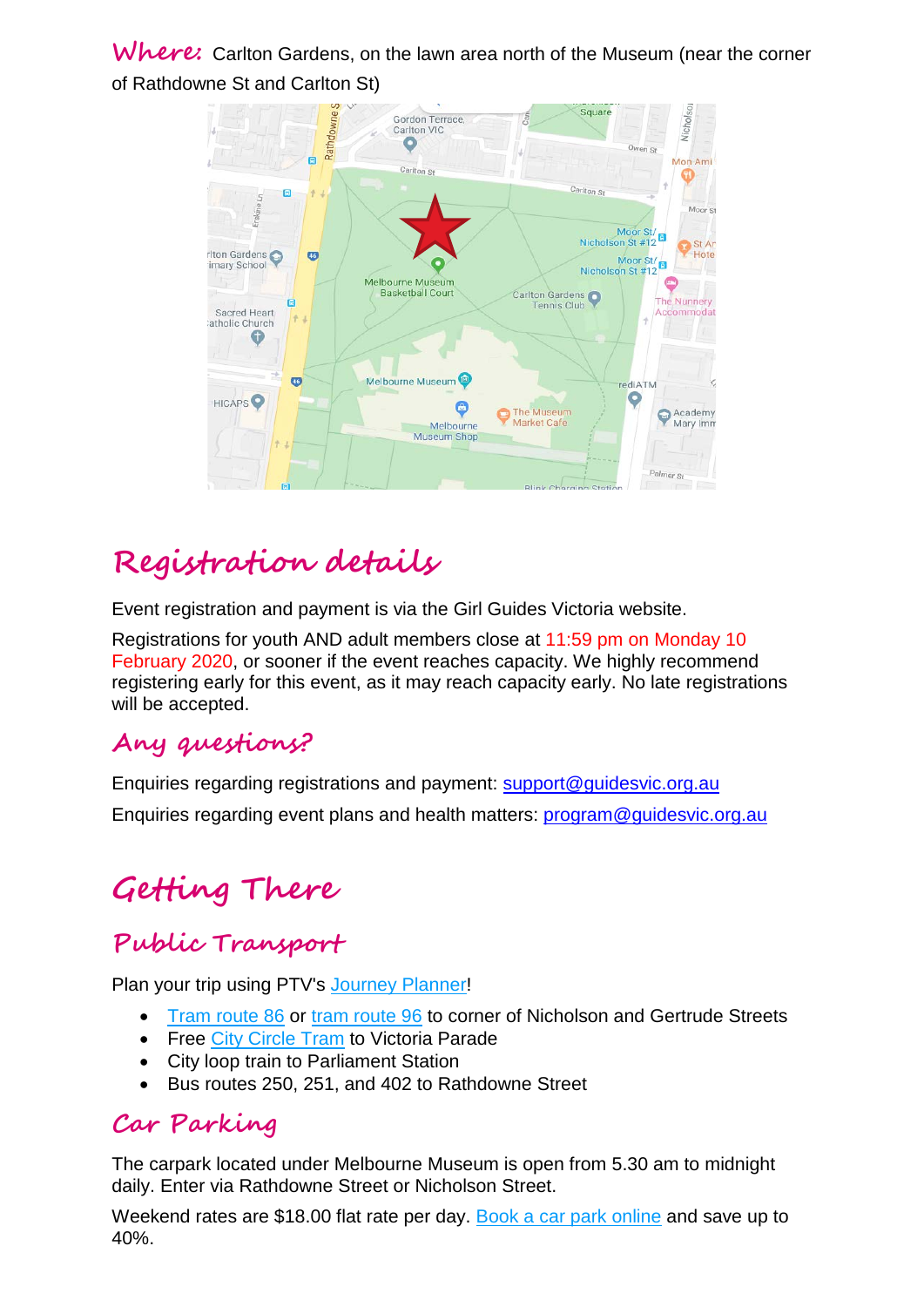#### **Venue Facilities**

Carlton Gardens is a public park which Girl Guides Victoria have booked a section of for the day. It will be signed and marked out, but other areas of the park remain public access. For this reason, Guides will be supervised by their allocated Unit Leader at all times. Carlton Gardens has one toilet block on Rathdowne Street. IMAX and the Museum also have public toilets available.

Water fountains are available around Carlton Gardens but we encourage all participants to bring their own full water bottle.

#### **Program**

This year's World Thinking Day game, **Living Threads**, celebrates the diversity in our Movement. Through activities that explore the themes 'Diversity, Equity, and Inclusion', participants will increase their understanding of these concepts, and develop the skills to apply them in everyday life.

During the activity session, Units and their Leaders will have the opportunity to move around to the activities at their own pace to collect the threads needed to create the diversity bracelet.

After completing two activities from each theme, six activities in total, all participants will be eligible to gain the WAGGGS Thinking Day Badge!



| Arrival and sign in | 10.00 am $-$ 10.30 am               |
|---------------------|-------------------------------------|
| <b>Activities</b>   | 10.30 $am - 1.00$ pm                |
| Lunch               | 1.00 pm $-$ 1.45 pm                 |
| <b>IMAX</b>         | $2.00$ pm $- 2.45$ pm               |
| <b>Closing</b>      | $3.00 \text{ pm} - 3.45 \text{ pm}$ |
| Sign out            | 3.45 pm $-$ 4.00 pm                 |